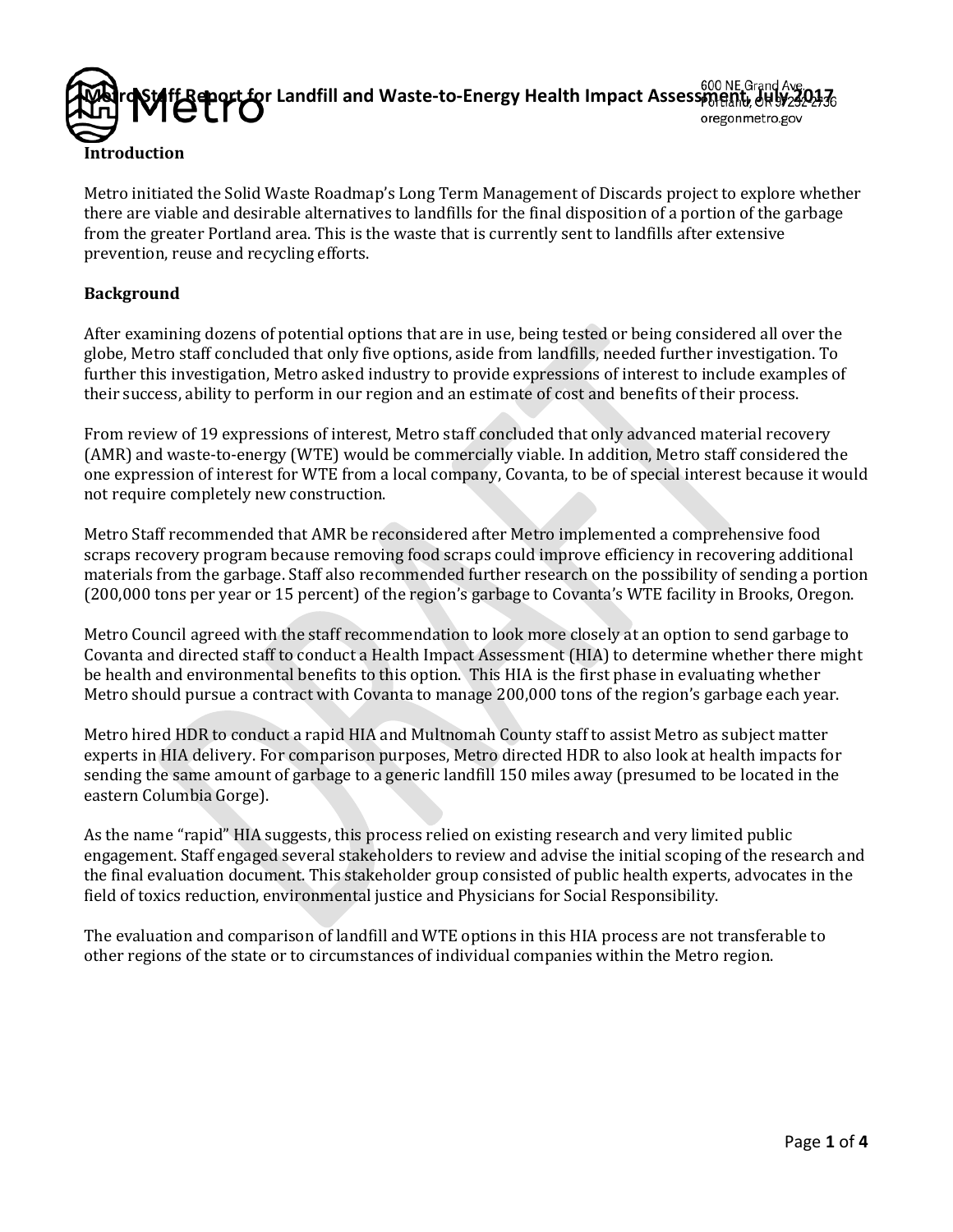# **Metro Staff Report for Landfill and Waste-to-Energy Health Impact Assessment, July 2017**

### **Key Findings**

- 1. Existing monitoring and testing programs surrounding WTE facilities did not find a predictive or actual increase in health poor health outcomes, including for those in vulnerable or sensitive populations, such as children or the elderly. Waste disposed at an expanded Covanta facility or generic eastern Columbia Gorge landfill facility is not expected to result in appreciable, measurable ground level pollutant concentration increases.
- 2. There would not be a significant impact on air quality, soil, surface water or groundwater based on facilities' permit conditions and monitoring requirements for chemical release; this includes ash disposal.
- 3. There is a lack of agreement in scientific and regulatory communities as to how greenhouse gas (GHG) emissions from the two waste management options should be considered. HDR used two models to determine GHG emissions and they produced very different results for both landfill and WTE; one model favors landfill and the other WTE.
- 4. At either facility, a major fire could pose a significant threat to workers and the surrounding communities.
- 5. If a significant seismic event were to occur in either the area of the Covanta WTE Facility or the Generic Landfill, it could have significant negative health consequences.
- 6. The vehicle miles traveled to the landfill in the eastern Columbia Gorge would be twice that for travel to the WTE facility in Brooks, with commensurate increases in vehicle emissions and accidents. However, the impact to emissions and accidents is negligible relative to the high volume of traffic that exists along these travel routes.
- 7. WTE generates 13 MW of electricity compared to 1.3 MW of electricity for the same amount of waste in the generic landfill option.
- 8. Odor, ground water and pathogen exposure were determined to not be an issue for properly managed facilities.
- 9. The report found that in the community of Brooks, 1 in 4 residents is a person of color and 1 in 5 lives below the federal poverty line.
- 10. Youth, older adults and people with chronic illness are among those who could be disproportionately affected, if there are impacts.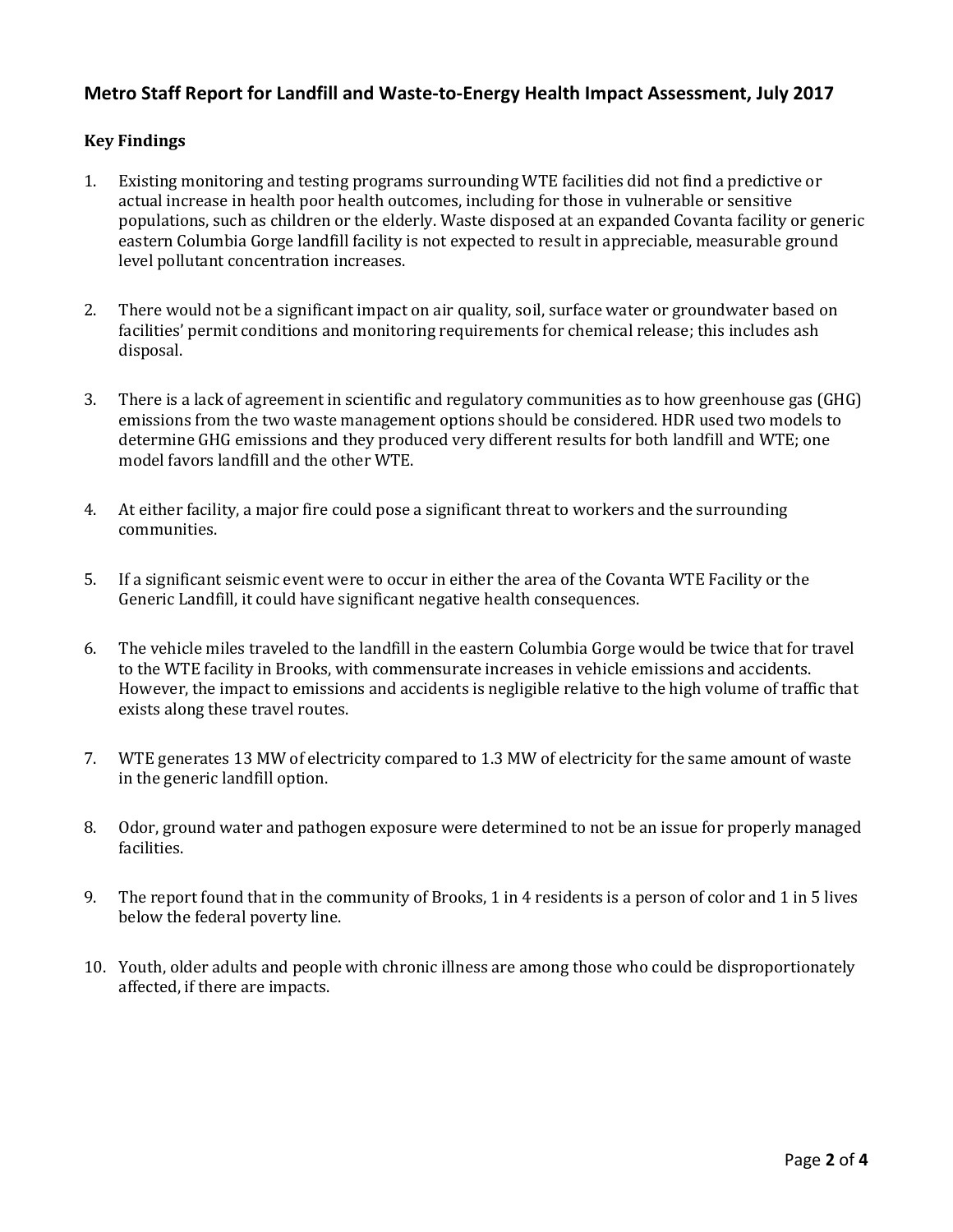# **Metro Staff Report for Landfill and Waste-to-Energy Health Impact Assessment, July 2017**

### **If the Metro Council were to choose to continue investigating waste-to-energy as an alternative to landfills, stakeholders, Metro staff and consultants suggest that:**

- 1. A Best Available Control Technology analysis and a dispersion modeling demonstration of compliance with National Ambient Air Quality Standards (NAAQS) could be conducted to confirm the assumptions in this assessment.
- 2. A comparison of modeled ground level chemical concentrations against other international health based standards could be undertaken. This would include baseline air monitoring and detailed dispersion modeling.
- 3. A Human Health Risk Assessment (HHRA) would better illuminate the exposure risk and quantify the risk of illness.
- 4. A review be conducted of the best available monitoring practices that are in use today to ensure that operating conditions are being met and health and environmental impacts are known.
- 5. Consensus should be reached on the best approach for determining GHG impacts.
- 6. Covanta should be encouraged to seek options for use of ash in aggregate and cement.
- 7. Covanta should be encouraged to seek options for use of steam in nearby Brooks.
- 8. An emergency response plan for an expanded Covanta Marion facility should be developed that details fire action plans and potential for other industrial releases.
- 9. Covanta should prepare a site-specific hazard report to identify areas of seismic concern.
- 10. A road plan should be created for the Covanta expansion to ensure ongoing integrity of the roads in the vicinity of the facility.
- 11. Covanta, Metro and or Marion County should hold meetings in Brooks to inform and gain input from the local community.
- 12. Covanta should commission a study that will further localize the economic impact of the Marion County facility expansion. This should include an assessment of employment and the direct benefit to workers and the local economy. In addition, Covanta should consider if there would be an opportunity for local employment of residents from Brooks and surrounding communities.
- 13. Metro should ensure that any landfill used for disposal of the region's garbage or ash from WTE be reviewed for compliance with regulations and local codes.
- 14. A more focused study of the demographics near Brooks could be completed to better assess the health equity and environmental justice impacts of the proposed expansion of a WTE facility.
- 15. Metro should consult with Oregon Department of Environmental Quality to confirm whether additional environmental regulations will or should be established to protect human health and the environment, with specific consideration of the impact of potential Cleaner Air Oregon regulations.

Metro staff may develop additional suggestions following a discussion with the Solid Waste Alternatives